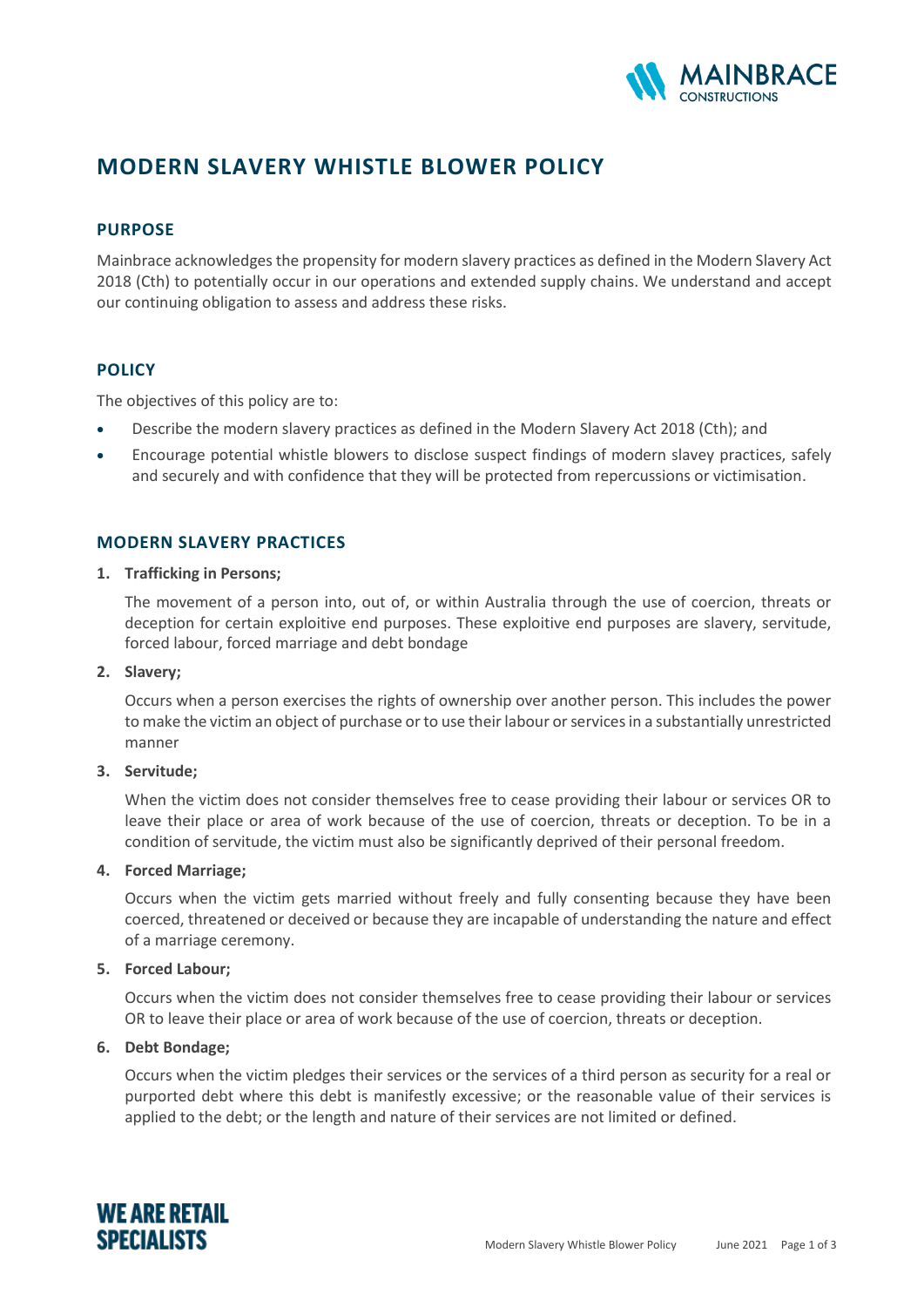# 7. **Deceptive recruiting for labour services**

Situations where the victim is deceived about the types of services or labour they are being engaged for.

# **8. The worst forms of child labour.**

Child labour, in accordance with the definition used by the International Labour Organisation, is work that deprives children of their childhood, their potential and their dignity, and that is harmful to their physical and mental development. It refers to work that:

- is mentally, physically, socially or morally dangerous and harmful to children; and/or
- interferes with their schooling by:
	- o depriving them of the opportunity to attend school;
	- o obliging them to leave school prematurely; or
	- o requiring them to attempt to combine school attendance with excessively long and heavy work.

# **PROCEDURE**

This Policy applies to all employees, including their relatives, dependents or spouse.

It also applies to consultants, subcontractors and suppliers of Mainbrace including their employees.

Suspected findings of modern slavery practices can be reported by each and any of the following methods:

- Mainbrace People and Culture where Mainbrace employees feel comfortable raising concerns directly and in confidence;
- Mainbrace Senior Management concerns can be raised by any whistle blower with a member of senior management who will escalate the issue as appropriate;
- External body you can raise concerns directly with the relevant external regulatory body where you feel that none of the above options will sufficiently address your concerns:

# **Emergency**

In emergencies where there is immediate danger, or where the situation involves a child.

**Call Triple Zero (000)**

**Australian Federal Police** For victims of trafficking **Call 131 AFP (131 237)** Or report through the AFP website [www.afp.com.au](http://www.afp.com.au/)